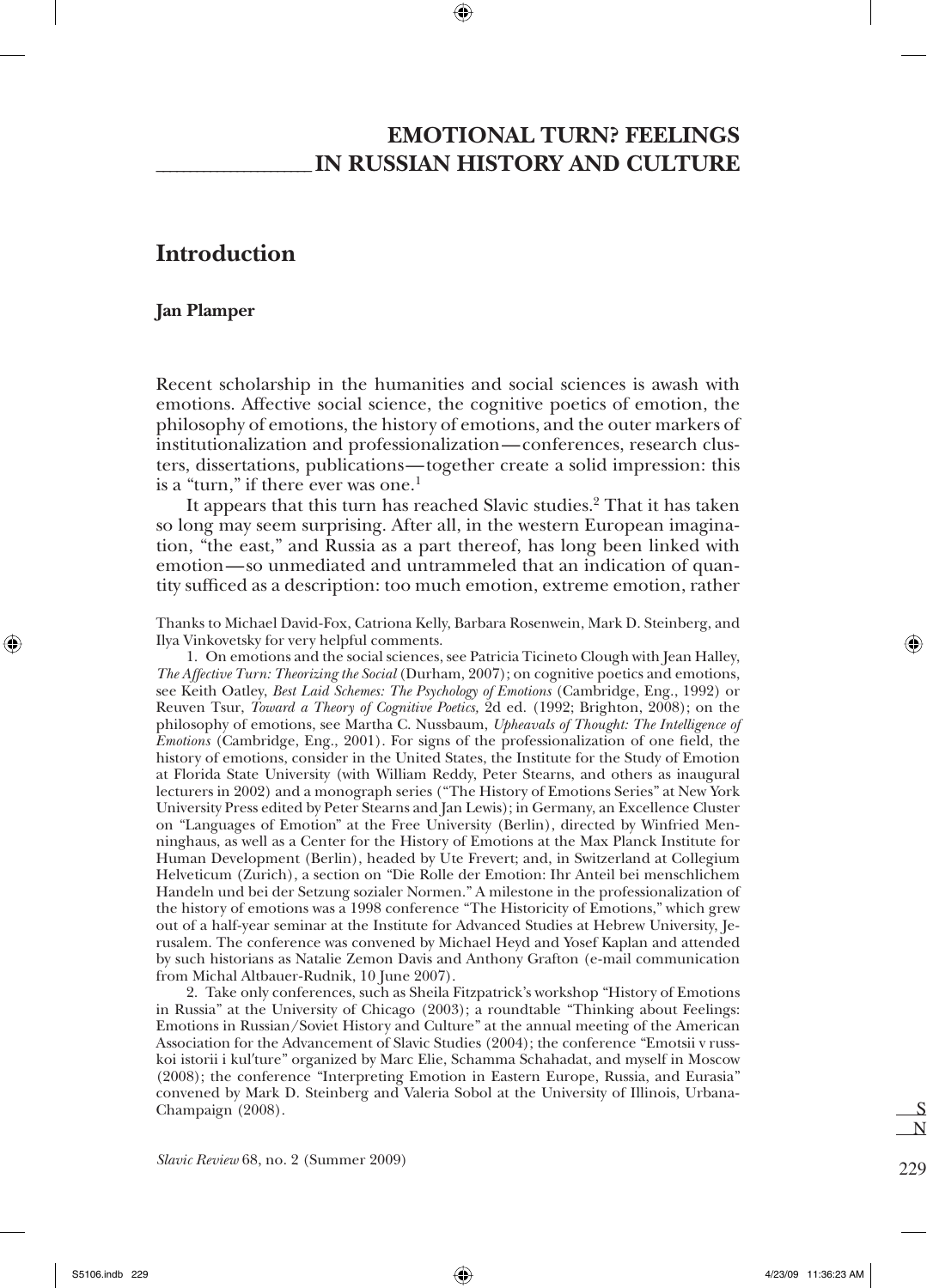than a different kind of emotion. Whence the current emotional turn? Let me briefly map some of the roads that led to it.

⊕

If there is a single overarching distinction that has structured all humanities and social science emotions research, it would have to be a variant of the nature versus nurture binary, namely universalism versus social constructionism.3 Historical writings on emotions can certainly be grouped around these two poles. Medievalist Johan Huizinga in 1919, first-generation *Annaliste* Lucien Febvre in 1941, third-generation *Annaliste* Jean Delumeau in 1978, and psychohistorians (Peter Gay, Lloyd deMause, Peter Loewenberg) during the 1970s all operated with historically invariable emotions concepts, either in a straightforward anachronistic (past emotions are the same as in my own time and culture) or in a psychoanalytical-anachronistic key (culturally specific Freudian concepts work everywhere and always).<sup>4</sup> Emotions, according to the universalists, deserved a place in history, but they did not have a history; they moved through time and space more or less unchanged. By contrast, historical sociologist Norbert Elias in 1939, historian of France Theodore Zeldin in 1973, social historian Peter Stearns in 1985, and medievalist Barbara Rosenwein in the late 1990s and early 2000s imagined emotions in a more relativist way as being culturally variable, while allowing room for some universal aspects.5 William M. Reddy's trail-blazing *The Navigation of Feel-*

3. Among those who have noted—and bemoaned—the dominance of this binary is Alexander Laban Hinton: "Unfortunately, debates over the emotions frequently lapse into nature/nurture dichotomies." Alexander Laban Hinton, "Introduction: Developing a Biocultural Approach to the Emotions," in Alexander Laban Hinton, ed., *Biocultural Approaches to the Emotions* (Cambridge, Eng., 1999), 1.

4. See Johan Huizinga, *The Waning of the Middle Ages: A Study of the Forms of Life, Thought, and Art in France and the Netherlands in the Dawn of the Renaissance,* trans. Fritz Hopman (Haarlem, 1919; London, 1924); Lucien Febvre, "La sensibilité et l'histoire: Comment reconstituer la vie affective d'autrefois?" *Annales d'histoire sociale* 3 ( January–June 1941): 5–20 (for an English version, see Febvre, "Sensibility and History: How to Reconstitute the Emotional Life of the Past," in Peter Burke, ed., *A New Kind of History: From the Writings of Febvre* [New York, 1973], 12–26; on the context from which Febvre's article arose, see John Corrigan, ed., *Religion and Emotion: Approaches and Interpretations* [Oxford, 2004], 28–29*n*20); Jean Delumeau, *La Peur en Occident (XIVe–XVIIIe siècles): Une cité assiégée* (Paris, 1978); Lloyd deMause, ed., *The History of Childhood* (New York, 1974); Peter Gay, *The Bourgeois Experience: Victoria to Freud,* 5 vols. (New York, 1984 –1998); and Peter Loewenberg, "Emotion und Subjektivität: Desiderata der gegenwärtigen Geschichtswissenschaft aus psychoanalytischer Perspektive," in Paul Nolte, Manfred Hettling, Frank-Michael Kuhlemann, and Hans-Walter Schmuhl, eds., *Perspektiven der Gesellschaftsgeschichte* (Munich, 2000), 58–78. For overview articles in English, see Adela Pinch, "Emotion and History: A Review Article," *Comparative Studies in Society and History* 37, no. 1 ( January 1995): 100–109; Barbara H. Rosenwein, "Worrying about Emotions in History," *American Historical Review* 107, no. 3 ( June 2002): 821– 45; Joanna Bourke, "Fear and Anxiety: Writing about Emotion in Modern History," *History Workshop Journal* 55, no. 1 (Spring 2003): 111–33; Peter N. Stearns, "History of Emotions: Issues of Change and Impact," in Michael Lewis, Jeannette M. Haviland-Jones, and Lisa Feldman Barrett, eds., *Handbook of Emotions,* 3d ed. (New York, 2008), 17–31. No one to my knowledge has systematically scoured pretwentieth-century historiography for writings on emotions.

5. See Norbert Elias, *The Civilizing Process,* trans. Edmund Jephcott (Basel, 1939; New York, 1978); Theodore Zeldin, *France, 1848–1945* (Oxford, 1973 –1977), Zeldin, "Personal History and the History of Emotions," *Journal of Social History* 15, no. 3 (Spring 1982):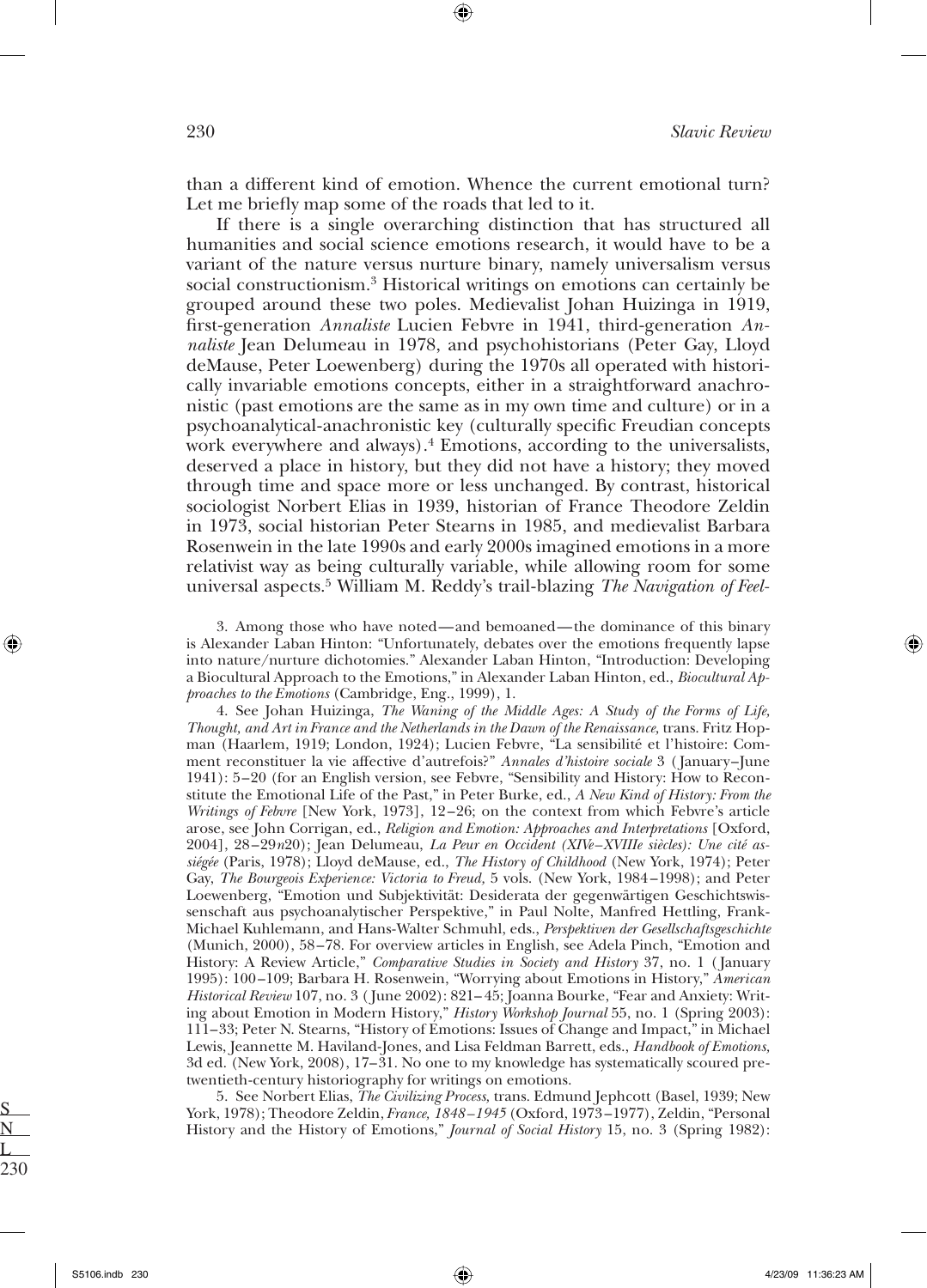*ing* can be seen as a new synthesis of the social constructionism associated with cultural anthropology, which since the 1970s has been uncovering an ever greater variety of emotion expression, and the universalism of cognitive psychology, which is experiment-based, works with living subjects, and operates with such natural science verification procedures as Karl Popper's principle of falsifiability. $6$ 

⊕

Among Soviet historians and western Russianists it took longer for social constructionist positions to gain ground. In the Methodology Sector at the Institute for General History (Academy of Sciences) in Nikita Khrushchev's time, Mikhail Gefter, Boris Porshnev, and others pioneered the Soviet study of the (social) psychology of individuals and groups in history. Gefter and his colleagues took the lead from the prerevolutionary St. Petersburg school of philologically oriented history, from Soviet psychologists like Aleksandr Luriia and Lev Vygotskii, from Mikhail Bakhtin, from the *mentalités* concept of the French Annales school (mediated through Polish *Annalistes* like Bronisław Geremek), and from the Moscow-Tartu school of semiotics.<sup>7</sup> These were fragile first steps and historians labored hard to package their research in ideologically compatible language, pointing to the centrality of the category of emotion in Vasilii Kliuchevskii and especially Vladimir Lenin.8 The sector was closed down in 1969 and Porshnev died in 1972, but historians like Aron Gurevich and Iurii Bessmertnyi continued the tradition, first underground and later, since perestroika, openly, resulting in such publications as the volume *Chelovek v mire chuvstv* (Man in the world of feelings).<sup>9</sup> Also during per-

6. Consider the arrangement of Reddy's chapters: first there is the universalist thesis (Chapter 1, "Answers from Cognitive Psychology"), then the constructionist antithesis (Chapter 2, "Answers from Anthropology"), which is then *aufgehoben* in a synthesis, the history of emotions (Chapters 3–4, "Emotional Expression as a Type of Speech Act" and "Emotional Liberty"). See William H. Reddy, *The Navigation of Feeling: A Framework for the History of Emotions* (Cambridge, Eng., 2001). In the late 1990s Reddy was one of the first humanities scholars to launch a life science–inspired attack against social constructionism. See William M. Reddy, "Against Constructionism: The Historical Ethnography of Emotions," *Current Anthropology* 38, no. 3 ( June 1997): 327–51.

7. See Roger D. Markwick, "Cultural History under Khrushchev and Brezhnev: From Social Psychology to *Mentalités,*" *Russian Review* 65, no. 2 (April 2006): 283 –301.

8. In their emphasis on the prevalence of emotion talk in Vladimir Lenin they foreshadowed Anna Krylova, "Beyond the Spontaneity-Consciousness Paradigm: 'Class Instinct' as a Promising Category of Historical Analysis," *Slavic Review* 62, no. 1 (Spring 2003): 1–23.

9. Western social history of private life, including the family and sexuality, left a strong mark on this volume. See, e.g., Natal'ia Pushkareva, "Mir chuvstv russkoi dvorianki kontsa

N L 231

S

<sup>339– 47,</sup> and Zeldin, *An Intimate History of Humanity* (New York, 1994) (I am grateful to Stephen Kotkin for first alerting me to Zeldin's work); Peter N. Stearns with Carol Z. Stearns, "Emotionology: Clarifying the History of Emotions and Emotional Standards," *American Historical Review* 90, no. 4 (October 1985): 813 –36, as well as Carol Zisowitz Stearns and Peter N. Stearns, *Anger: The Struggle for Emotional Control in America's History* (Chicago, 1986), Peter N. Stearns, *American Cool: Constructing a Twentieth-Century Emotional Style* (New York, 1994), and Peter N. Stearns and Jan Lewis, eds., *An Emotional History of the United States* (New York, 1998); Barbara H. Rosenwein, ed., *Anger's Past: The Social Uses of an Emotion in the Middle Ages* (Ithaca, 1998); and Rosenwein, *Emotional Communities in the Early Middle Ages* (Ithaca, 2006).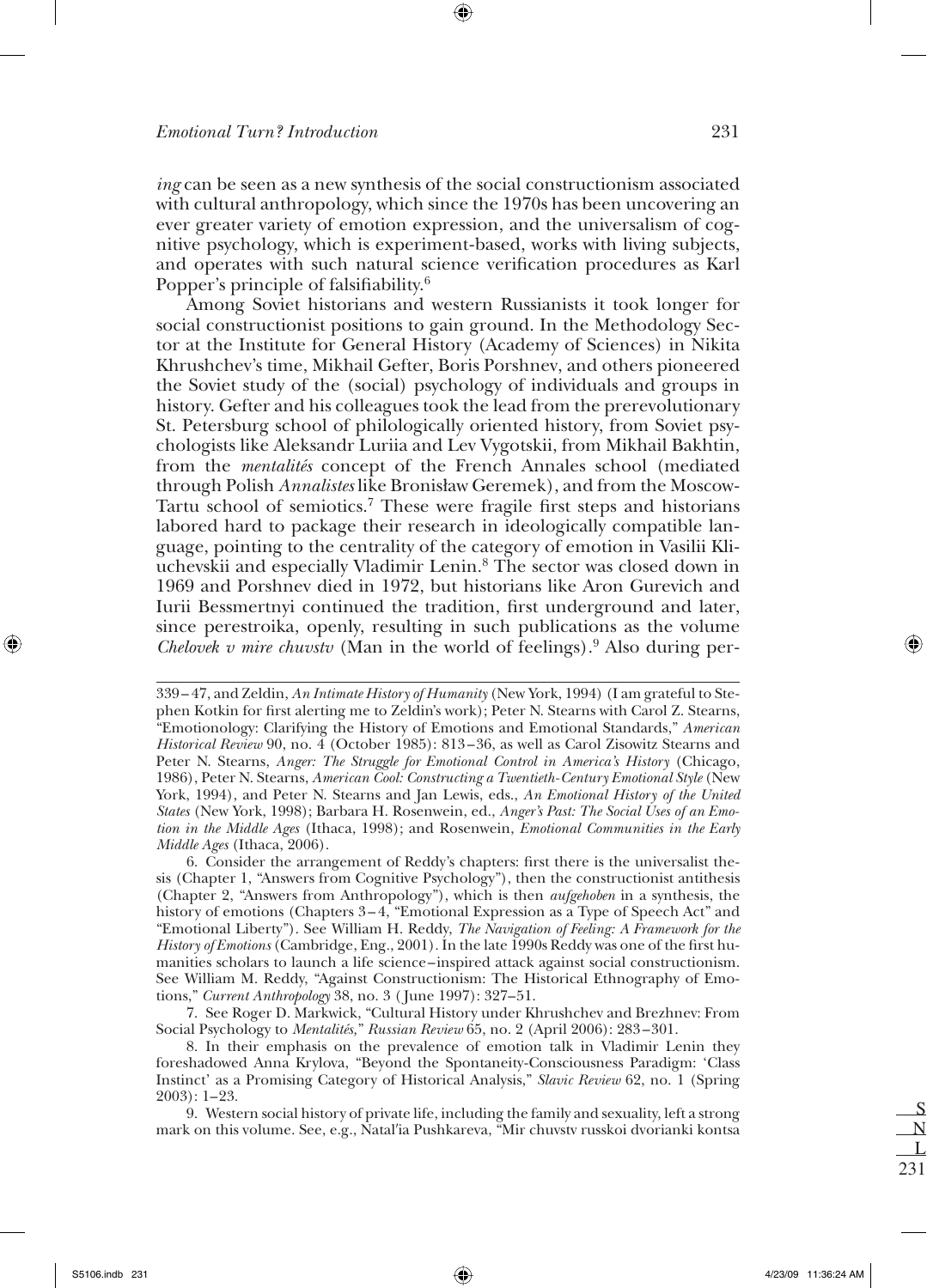estroika, ethnographically informed historiography became immensely popular. Lev Gumilev and his "passionarity" (passionarnost') and "passionate peoples" (*passionarnye narody*) belong in this rubric. Emotion here is eminently cultural, in fact so much so that the cultural gets ethnicized and biologized.10

⊕

It was only when a handful of western (cultural) historians of Russia began to absorb the findings of Stearns, Rosenwein, and especially Reddy, that emotion as a socially constructed concept entered Russian history. Mark D. Steinberg was one of the first, as he excavated an emotionally charged "vocabulary of spiritual affliction" in early twentieth-century worker poetry and stated "the still obvious fact that human experience and action are composed of emotions as well as rational perception, of moral sensibilities as well as ethical conviction." 11 Catriona Kelly, in her studies on advice literature, problematized—for Russia—Elias's linear process of increasing emotional control.12 Sheila Fitzpatrick traced some of the specifically Stalinist notions of happiness (schast'e) and yearning sadness (*toska*).13 Árpád von Klimó and Malte Rolf found that Nazi ecstasy (*Rausch*) differs from Stalinist enthusiasm (*entuziazm*) in its objectlessness: *Rausch* aims at transgressing all boundaries while *entuziazm* is always oriented toward some goal deemed worthwhile.<sup>14</sup> Ronald Grigor Suny explored the emotional coloring of Soviet and post-Soviet ethnic politics.15

10. See L. N. Gumilev, *Etnogenez i biosfera zemli* (Leningrad, 1989). This—and the larger tradition of Russian/Soviet anthropology of emotions—is something Catriona Kelly thankfully alerted me to. Consider most recently A. K. Baiburin, "Toska i strakh v kontekste pokhoronnoi obriadnosti (k ritual'no-mifologicheskomu podtekstu odnogo siuzheta)," in A. K. Baiburin, ed., *Trudy fakul*-*teta etnologii Evropeiskogo universiteta v Sankt-Peterburge,* no. 1 (St. Petersburg, 2001): 96 –115.

11. Mark D. Steinberg, *Proletarian Imagination: Self, Modernity, and the Sacred in Russia, 1910 –1925* (Ithaca, 2002), 232, 15.

12. Catriona Kelly, *Refining Russia: Advice Literature, Polite Culture, and Gender from Catherine to Yeltsin* (Oxford, 2001); Kelly, "Regulating Emotion: Gender and Sensibility in Russian Conduct Literature, 1760–1820" (unpublished typescript, Workshop "History of Emotions in Russia," University of Chicago, 24 November 2003).

13. Sheila Fitzpatrick, "Happiness and Toska: An Essay in the History of Emotions in Pre-War Soviet Russia," *Australian Journal of Politics and History* 50, no. 3 (September 2004): 357–71.

14. Árpád von Klimó and Malte Rolf, "Rausch und Diktatur," *Zeitschrift für Geschichtswissenschaft,* no. 10 (2003): 877–95. Also see Árpád von Klimó and Malte Rolf, "Rausch und Diktatur: Emotionen, Erfahrungen und Inszenierungen totalitärer Herrschaft," in Árpád von Klimó and Malte Rolf, eds., *Rausch und Diktatur: Inszenierung, Mobilisierung und Kontrolle in totalitären Systemen* (Frankfurt am Main, 2006), 11– 43.

15. Ronald Grigor Suny, "Why We Hate You: The Passions of National Identity and Ethnic Violence" (paper delivered at Berkeley Program in Soviet and Post-Soviet Studies,

S N L 232

XVIII-nachala XIV veka: Seksual'naia sfera," in Iu. L. Bessmertnyi, ed., *Chelovek v mire chuvstv: Ocherki po istorii chastnoi zhizni v Evrope i nekotorykh stranakh Azii do nachala novogo vremeni* (Moscow, 2000), 85–119. On the family history roots of 1980s emotions history more generally, see Stearns, "History of Emotions: Issues of Change and Impact," 17–31. For works on Muscovite and eighteenth-century honor inspired by western medieval and early modern European studies, see Nancy Shields Kollmann, *By Honor Bound: State and Society in Early Modern Russia* (Ithaca, 1999), and Angela Rustemeyer, *Dissens und Ehre: Majestätsverbrechen in Russland (1600 –1800)* (Wiesbaden, 2006).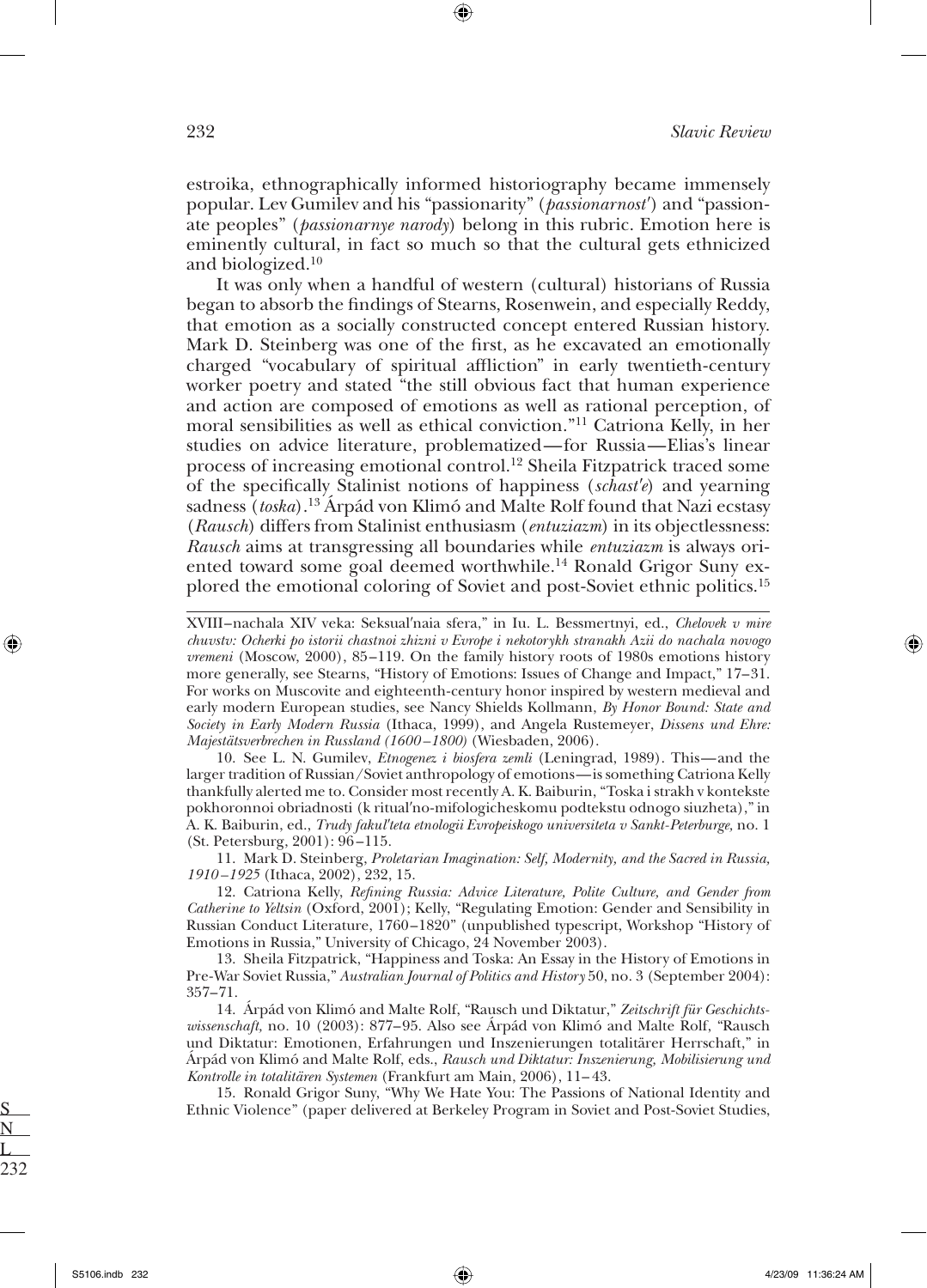Glennys Young gave the 1962 Novocherkassk riots an emotions-centered reading that joins political science literature on "contentious politics" with the history of emotions.16 And Alexander Martin, following Alain Corbin's lead, hinted at the emotional dimensions of the olfactory experience of Moscow in the late eighteenth to late nineteenth centuries.<sup>17</sup>

⊕

More obviously than in the case of history, feelings have long been a staple of scholarship on Russian culture.18 For more than a century, literary scholars and others have been reconstructing the rich heritage of emotion talk in Russian poetry, prose, theater, cinema—from Nikolai Karamzin's *Poor Lisa* to Lidiia Ginzburg's *On Psychological Prose,* from the novels of psychological realism to the Stanislavsky method, from symbolist love to Sergei Eizenshtein's films.<sup>19</sup> Or they have been exploring emotion's active suppression and absence—from *ideinost'* in nineteenth-century literary criticism to socialist realism, from the suspicion of emotions in modernism (Russian and general) to formalist cricitism (Boris Eikhenbaum on Mikhail Lermontov).<sup>20</sup> However, emotion as an analytical and variable—unit has only recently come into play. Emotion was, as it were, hidden in plain view. In the new emotion research on Russian culture, the binary of universalism versus social constructionism has also held. Cultural studies and students of rhetoric have tended toward more social constructionist positions.<sup>21</sup> Psychoanalytically inspired scholarship

1 February 2004), at http://repositories.cdlib.org/iseees/bps/2004\_01-sunyr (last accessed 26 February 2009).

16. Glennys Young, "Emotions, Contentious Politics, and Empire: Some Thoughts about the Soviet Case," *Ab Imperio,* no. 2 (2007): 113 –50.

17. Alexander M. Martin, "Sewage and the City: Filth, Smell, and Representations of Urban Life in Moscow, 1770–1880," *Russian Review* 67, no. 2 (April 2008): 243 –74; Alain Corbin, *The Foul and the Fragrant: Odor and the French Social Imagination* (Cambridge, Mass., 1986). Also see Vladimir V. Lapin, *Peterburg: Zapakhi i zvuki* (St. Petersburg, 2007). More generally, see the thematic issue on the history of the senses, *Journal of Social History* 40, no. 4 (Summer 2007).

18. For the following survey I am much indebted to Schamma Schahadat, "Psikhologizm, liubov', otvrashchenie, razum: Emotsii s tochki zreniia literaturovedeniia i filosofii," in Jan Plamper, Marc Elie, and Schamma Schahadat, eds., *Rossiiskaia imperiia chuvstv: Podkhody k kul*-*turnoi istorii emotsii* (Moscow, 2009).

19. See Olga Matich, "The Symbolist Meaning of Love: Theory and Practice," in Irina Paperno and Joan Delaney Grossman, eds., *Creating Life: The Aesthetic Utopia of Russian Modernism* (Stanford, 1994), 24 –50. For a juxtaposition of Russian sentimentalist *khandra* with Czech *veselost*, see Gudrun Langer, "Russkaja Chandra-Česká veselost: Melancholie und nationale Identitätsmuster in der russischen und tschechischen Literatur der ersten Hälfte des 19. Jahrhunderts," *Germanoslavica* 7 (2000): 147–75, 237– 49. On Stanislavsky and emotions, see Peta Tait, *Performing Emotions: Gender, Bodies, Spaces, in Chekhov's Drama and Stanislavski's Theatre* (Burlington, Vt., 2002).

20. Boris Mikhailovich Eikhenbaum, *Lermontov: Opyt istoriko-literaturnoi otsenki* (Leningrad, 1924). Also see Eikhenbaum, "Razmyshleniia ob iskusstve. 1. Iskusstvo i emotsiia," Zhizn' iskusstva, no. 11 (11 March 1924): 8-9. This is a point I owe to Catriona Kelly.

21. On emotions and gender, see Barbara Heldt, *Terrible Perfection: Women and Russian Literature* (Bloomington, 1987); Svetlana Boym, "Loving in Bad Taste: Eroticism and Literary Excess in Marina Tsvetaeva's 'The Tale of Sonechka,' " in Jane T. Costlow, Stephanie Sandler, Judith Vowles, eds., *Sexuality and the Body in Russian Culture* (Stanford, 1993), 156 –76. I owe these references to Catriona Kelly as well.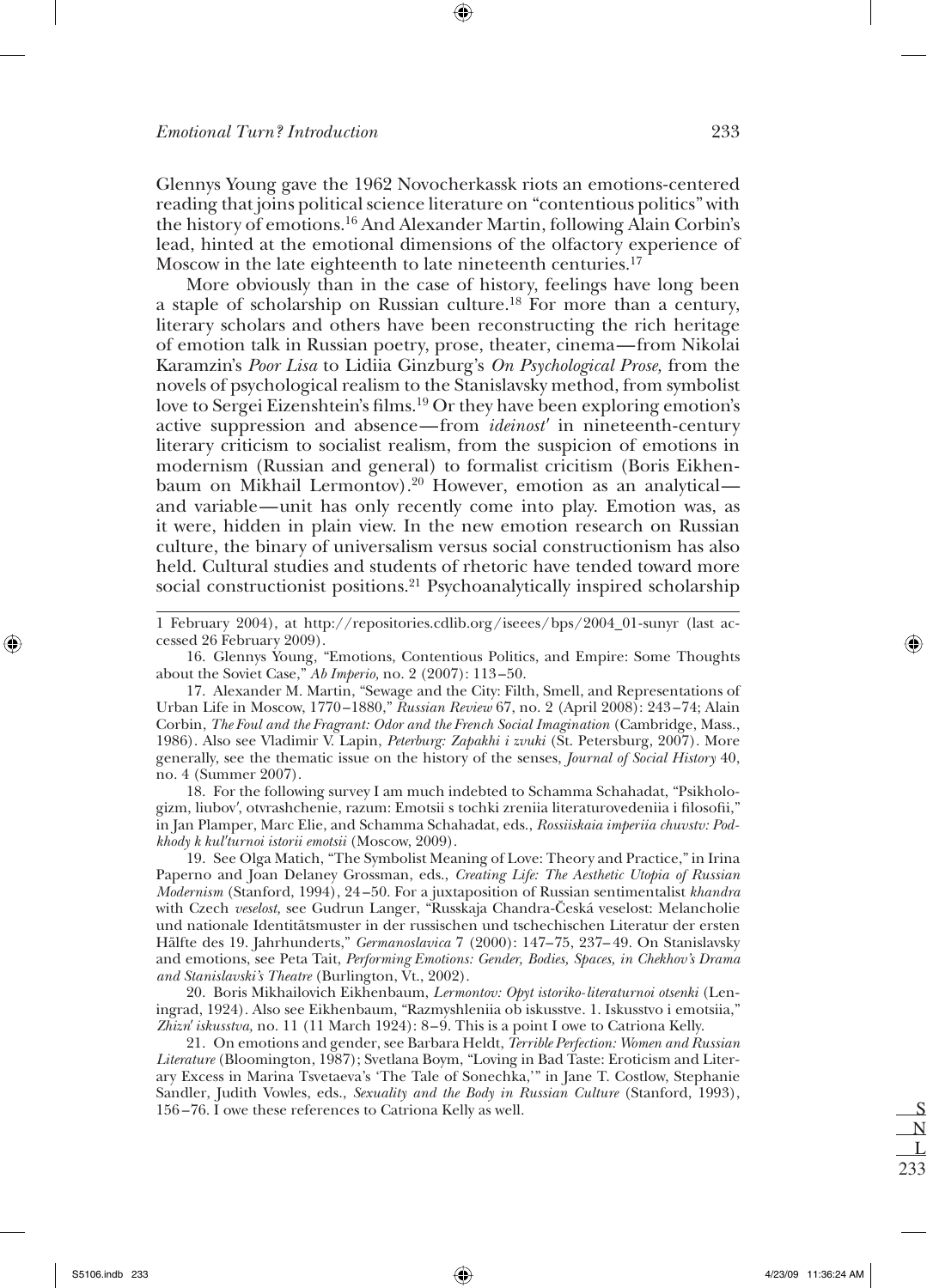has operated with more universalist concepts. The impact of universalist life science has so far been marginal in the Russian literary field; while many of their colleagues in English departments are "going neuro" and studying brain scans of readers, Russianists have generally been more hesitant. Perhaps the Bazarovs and Rakhmetovs, the nihilists and materialists, Ludwig Büchner's *Kraft und Stoff* during Fedor Dostoevskii's time, and the Soviet scientific experiments of the 1920s have resulted in a greater skepticism about "bio-revolutions."

⊕

Historically informed skepticism toward the life sciences is something Russianists could contribute to the wider field of humanities emotions research. Yet there are more general grounds for such skepticism.<sup>22</sup> First, humanities scholars rarely access the primary life science research on emotions, and if they do, they are hardly in a position to judge its quality. For the most part they rely on such life science popularizers as Antonio Damasio and Joseph LeDoux as "translators," yet all of these translators are players in the life science field with distinct interests and idiosyncrasies.<sup>23</sup> Second, on many questions life science research is just getting off the ground; it would be fatal to step— once again, after eugenics and Aleksei Zamkov's rejuvenation experiments in the Stalinist elite—into this pseudoscience trap.<sup>24</sup> Third, even if certain universal life science findings on emotions do hold, they are, as Daniel Gross has written, only "trivially true," for the gist of humanities research is variation across culture and time.25 The historian of fear, for instance, is not so much interested in the universally true brain chemical reaction to a source of threat but rather in the fact that fear of being buried alive was rampant among Britons in the late nineteenth century, as evidenced in the engineering of coffins with breathing tubes and bells and wills that stipulated the cutting of throats after death, and that this fear object vanished around 1914.26

Just as the overarching binary of universalism versus social constructionism is only one possible way to group what has been done so far, so the list of roads leading up to the emotional turn is far from exhaustive. One could also have retraced the impact of Pavlovian psychology (and that of Vygotskii and Luriia) on the development of western neuroscience;<sup>27</sup>

22. For a critique of an attempt to validate Norbert Elias's civilizing process with a peculiar brand of evolutionary psychology, see Barbara H. Rosenwein, "The Uses of Biology: A Response to J. Carter Wood's 'The Limits of Culture?' " *Cultural and Social History* 4, no. 4 (December 2007): 553 –58.

23. See, e.g., Antonio R. Damasio, *Descartes' Error: Emotion, Reason, and the Human Brain* (New York, 1994); Joseph E. LeDoux, *The Emotional Brain: The Mysterious Underpinnings of Emotional Life* (New York, 1998).

24. On Zamkov, see Eric Naiman, "On Soviet Subjects and the Scholars Who Make Them," *Russian Review* 60, no. 3 ( July 2001): 308–9.

25. Daniel M. Gross, *The Secret History of Emotion: From Aristotle's Rhetoric to Modern Brain Science* (Chicago, 2006), 34.

26. Joanna Bourke, *Fear: A Cultural History* (London, 2005), 34 – 43.

27. For Ivan Pavlov's impact, see, for example, Eric R. Kandel, "From Metapsychology to Molecular Biology: Explorations into the Nature of Anxiety,"*American Journal of Psychiatry* 140, no. 10 (October 1983): 1278–79; LeDoux, *The Emotional Brain,* 142– 48 (Pavlov), 356 (Luriia).

S N L 234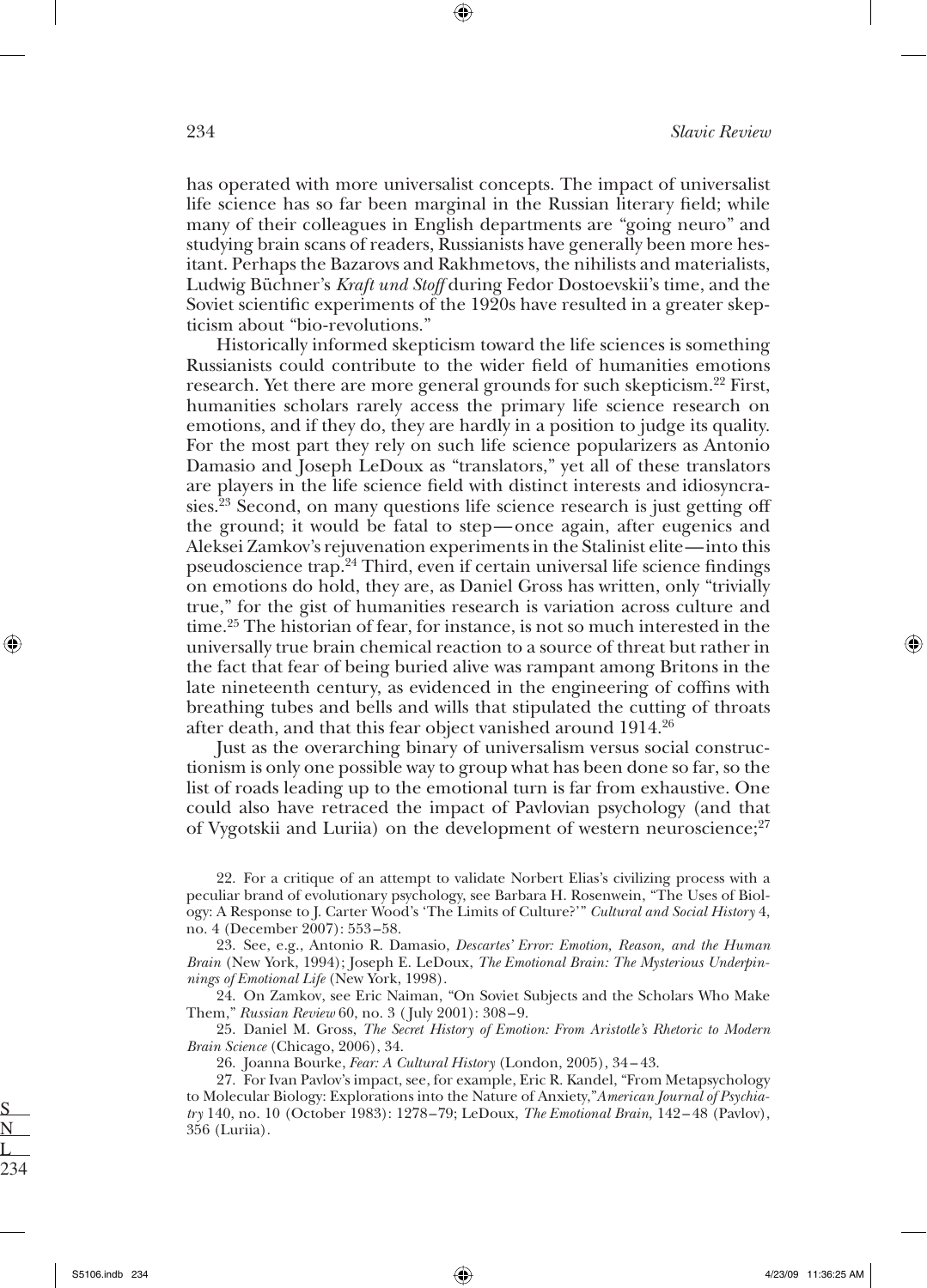early (and late) twentieth-century Russian Freudianism;<sup>28</sup> the eastern European field; $29$  the cultural anthropology of postsocialist everyday life in the eastern bloc writ large; $30$  the comparative linguistics of emotion in which the Slavicist Anna Wierzbicka has been leading;<sup>31</sup> the nonverbal semiotics of the Moscow school of applied linguistics;<sup>32</sup> the political science and nationality studies on emotional-ethnic conflict;<sup>33</sup> musicology;<sup>34</sup> dance studies;<sup>35</sup> and many more.

⊕

Or one could have pointed to some of the perspectives of future emotions studies. A sustained analysis of emotions in history and culture often resembles, not venturing into a new world, but rather putting a new lens on the objective through which one views one's own world. Once the new lens is on, one asks incredulously: How is it we have no study of the emotional impact of the psychological realist novel on the reader? How could we study the Russian gentry without an eye for its notion of disgust toward others (persons, things, times)? Where are the comparative histories of national emotions stereotypes, such as Russian *khandra* or *toska* (and Portuguese *saudade,* German *Angst* or *Weltschmerz,* the British "stiff upper lip")? How could the history of the Russian revolutionary movement have been written without some idea of its constructs of hatred and anger? And how could a history of the Great Terror of 1937–38 have been written without attention to fear?

The articles in this forum try to give an inkling of the range of vistas that open up when the emotions lens is put on. Chronologically, they range from the late eighteenth century when Andrei Turgenev started keeping the diary Andrei Zorin writes about to the Stalin era Adi Kuntsman's gulag memoirists chronicle. As for disciplinary background, Zorin and Olga Matich are literary scholars with a keen eye for the literary strategies of emotion talk—the tricks writers use to represent and evoke

28. See Aleksandr Etkind, *Eros nevozmozhnogo: Istoriia psikhoanaliza v Rossii* (St. Petersburg, 1993); Martin A. Miller, *Freud and the Bolsheviks: Psychoanalysis in Imperial Russia and the Soviet Union* (New Haven, 1998).

29. See Maruška Svašek, ed., *Postsocialism: Politics and Emotions in Central and Eastern Europe* (New York, 2006); Noah W. Sobe, "Slavic Emotion and Vernacular Cosmopolitanism: Yugoslav Travels to Czechoslovakia in the 1920s and 1930s," in Anne E. Gorsuch and Diane P. Koenker, eds., *Turizm: The Russian and East European Tourist under Capitalism and Socialism* (Ithaca, 2006), 82–96.

30. On post-Soviet Omsk, see Dale Pesman, *Russia and Soul: An Exploration* (Ithaca, 2000).

31. Anna Wierzbicka, *Emotions across Languages and Cultures: Diversity and Universals* (Cambridge, Eng., 1999); Jean Harkins and Anna Wierzbicka, eds., *Emotions in Crosslinguistic Perspective* (Berlin, 2001).

32. See, e.g., I. A. Sharonov, ed., *Emotsii v iazyke i rechi: Sbornik nauchnykh statei* (Moscow, 2005); Grigorii Efimovich Kreidlin, *Neverbal'naia semiotika* (Moscow, 2002). Also see V. M. Kruglov, *Imena chuvstv v russkom iazyke XVIII veka* (St. Petersburg, 1998).

33. See Roger D. Petersen, *Understanding Ethnic Violence: Fear, Hatred, and Resentment in Twentieth-Century Eastern Europe* (Cambridge, Eng., 2002).

34. David MacFayden, *Songs for Fat People: Affect, Emotion and Celebrity in the Soviet Popular Song, 1900 to 1955* (Montreal, 2002).

35. See Irina Sirotkina, "Pliaska i ekstaz v Rossii ot Serebrianogo veka do kontsa 1920kh gg.," in Plamper, Elie, and Schahadat, eds., *Rossiiskaia imperiia chuvstv: Podkhody k kul*-*turnoi istorii emotsii.*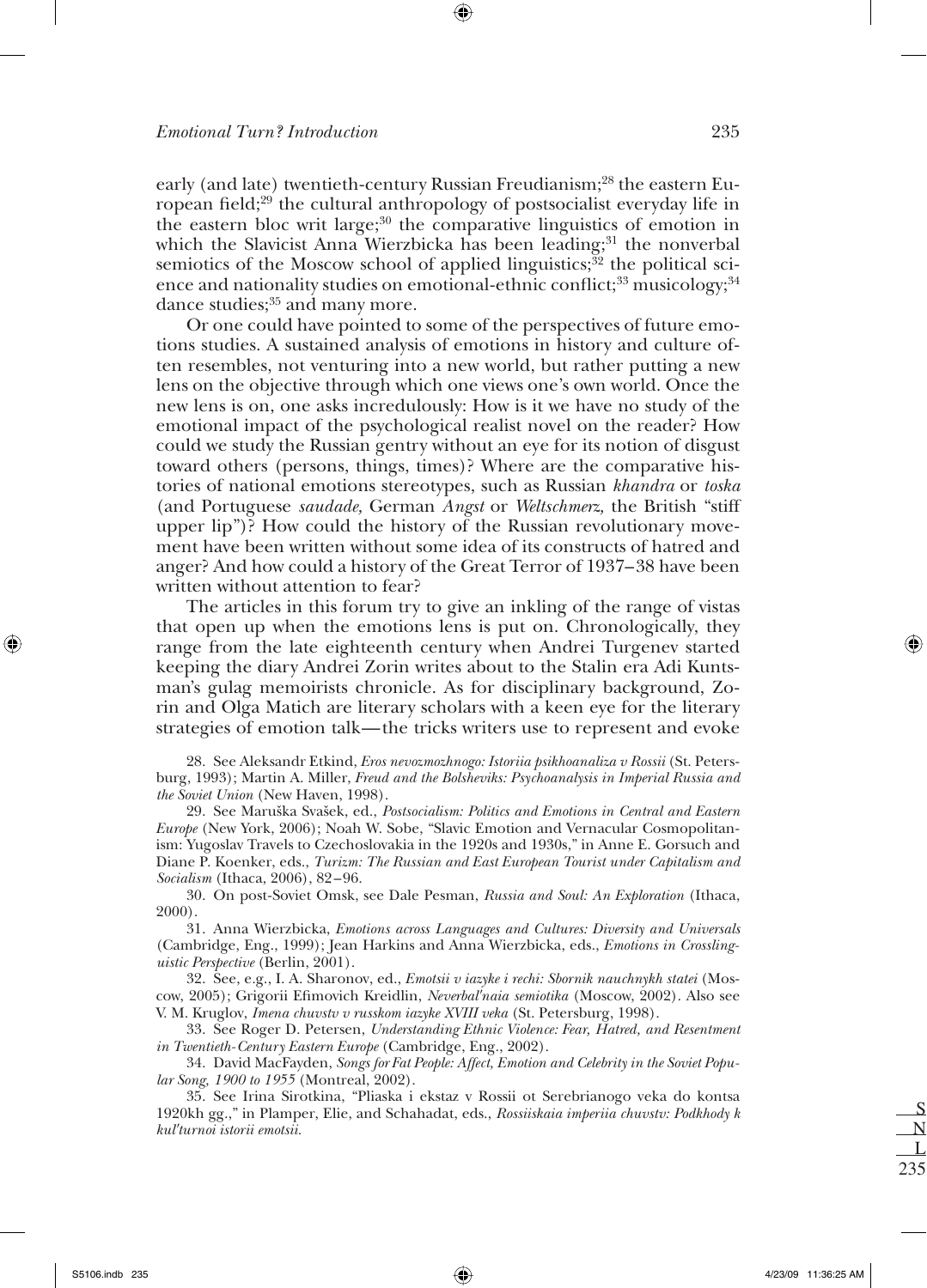feelings. Kuntsman, a social anthropologist by training, draws on cultural theory, queer theory, and literary scholarship to alert us to the linkages between disgust, metonymy, and same-sex sexuality in gulag memoirs. I am a historian and my article constitutes an attempt at analysis of a scientific discourse that revolved around emotion.

⊕

Let us take a closer look at the articles and the numerous connections between them. More generally, all confirm both the clichéd but fundamentally true dominance of literature in Russia and the well-known "life imitates art imitates life . . . " pattern.<sup>36</sup> Early nineteenth-century noblemen learn to feel with German, French, and British writers (Zorin); the key text of disgust *à la russe* is Russia's most celebrated modernist novel (Matich); highly literary memoirs reached a status of objective (and ethically impeccable) historical documentation of the gulag and abused this status to slip in and buttress a brand of heteronormativity that sits uncomfortably with the tradition of human rights these memoirs are seen to belong to (Kuntsman); and soldiers learn to express their fear after, and with, Lev Tolstoi (Plamper).

I want to close with a few words on figurative speech and how metaphors are employed to evoke emotions. Zorin, whose larger project is to put sentiment back into sentimentalism, presents a proliferation of thermic metaphors when his young diarist turns to the emotion of love: "cold," "hot," "burning," "flame."<sup>37</sup> These metaphors are marked by their binary nature. The metaphors in Andrei Belyi's *Petersburg,* as detailed by Matich, and in prominent gulag memoirs, as described by Kuntsman, are of a different order: they are metonymies and rest on relations of contiguity. It is precisely the proximity of an abominable object and the sign that draws the reader close and creates a reaction of disgust, of away-movement, of *ot-vrashchenie.* Humans are brought into close, too close, contact with the not-quite-human—animals like pigs in Belyi's novel, *blatari* and *kobly* in the gulag memoirs. Same-sex sexuality is represented as disgusting, and this representation is intended to evoke disgust in readers. Dudkin and Lippanchenko in *Petersburg* are brought into homosexual closeness, and so are criminal camp inmates and homosexuals. In their transgressiveness and contiguity, the metaphors of disgust are in fact meant to reinforce the binaries of life and death, human and nonhuman, heterosexual and homosexual, valorizing the first item and thus being ultimately conservative, in the sense of conserving hierarchy and difference. In the end, then, they are not that different from Andrei Turgenev's thermic binary metaphors outlined by Zorin.

One way out might lie in the very act of analysis that these articles perform. While Matich demonstrates how Belyi mobilizes disgust's transgressive potential and by means of a baroque poetics of disgusting excess breaks through the cyclical temporal concept of the high classicist city-

37. For another study in this vein see I. Iu. Vinitskii, *Utekhi melankholii* (Moscow, 1997).

<sup>36.</sup> On this pattern, see Irina Paperno, *Chernyshevsky and the Age of Realism: A Study in the Semiotics of Behavior* (Stanford, 1988).